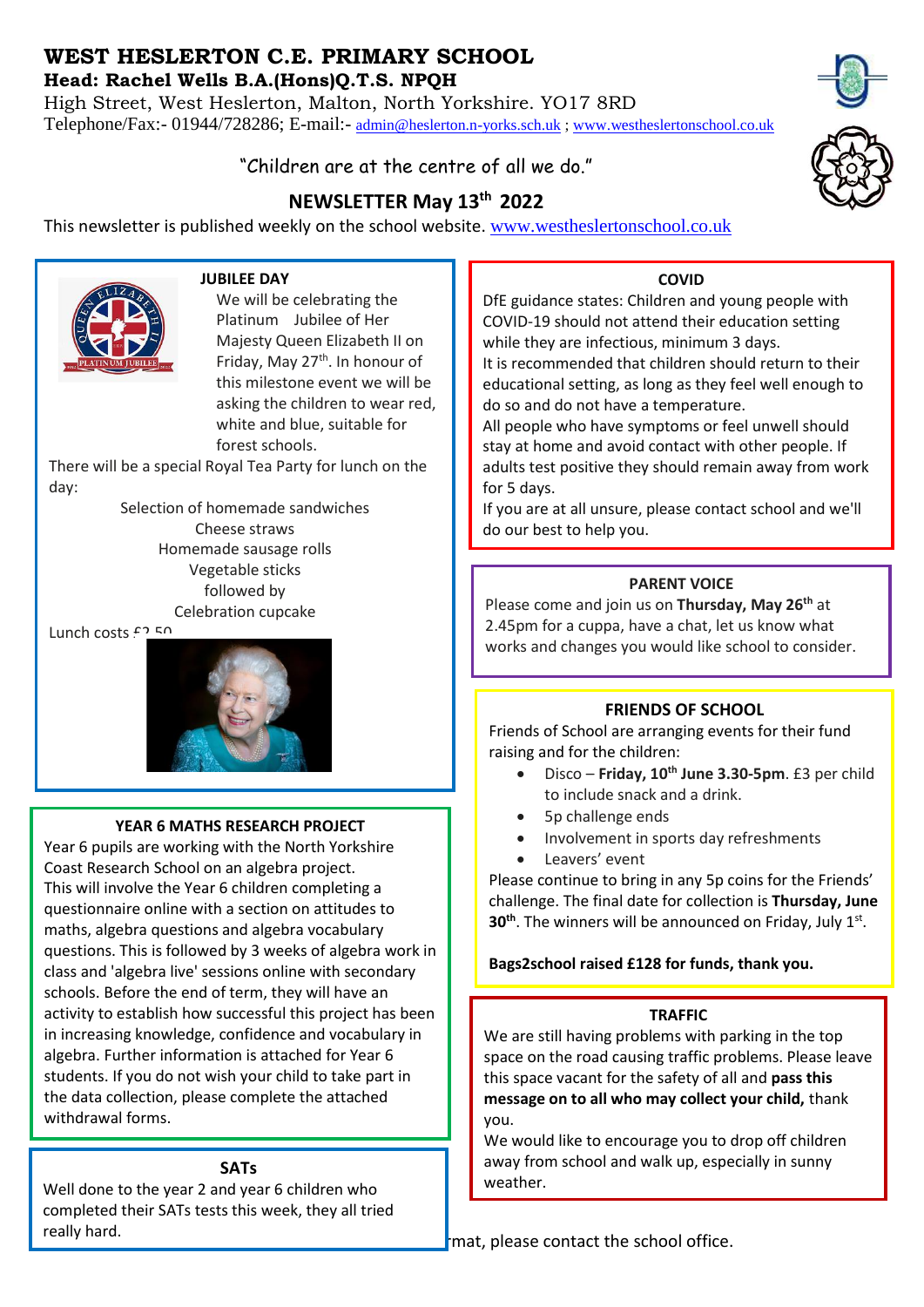#### **KEEPER WOOD**

Keepers are working their way through the different skills needed to compete in the Olympics. We are focusing on the Athletics side of the Olympics, as next half term it will be 'Sports Day'. The children enjoyed a game of volcanoes and craters, using their quick feet and observational skills to become the winning team.





#### **FARTHING WOOD**

This week year 3 and 4 have joined with year 5 and spent time in and around the church. We have looked at the oldest and newest date on the gravestones, learnt about symbols on them and the features inside a church. We have also been sketching in a variety of places.





### **AFTER SCHOOL CLUB**

This week we have been using freshly picked rhubarb to liven up our cooking, making chunky fruit syrup to go with drop-scones and pancakes cooked on the open fire using a skillet.

#### **BADGER WOOD**

Using colour mixing skills to make secondary colours from primary colours.



PE - warming up, experimenting with different ways of moving around. Followed by practising throwing skills.





If you require this in a different format, please contact the school office.